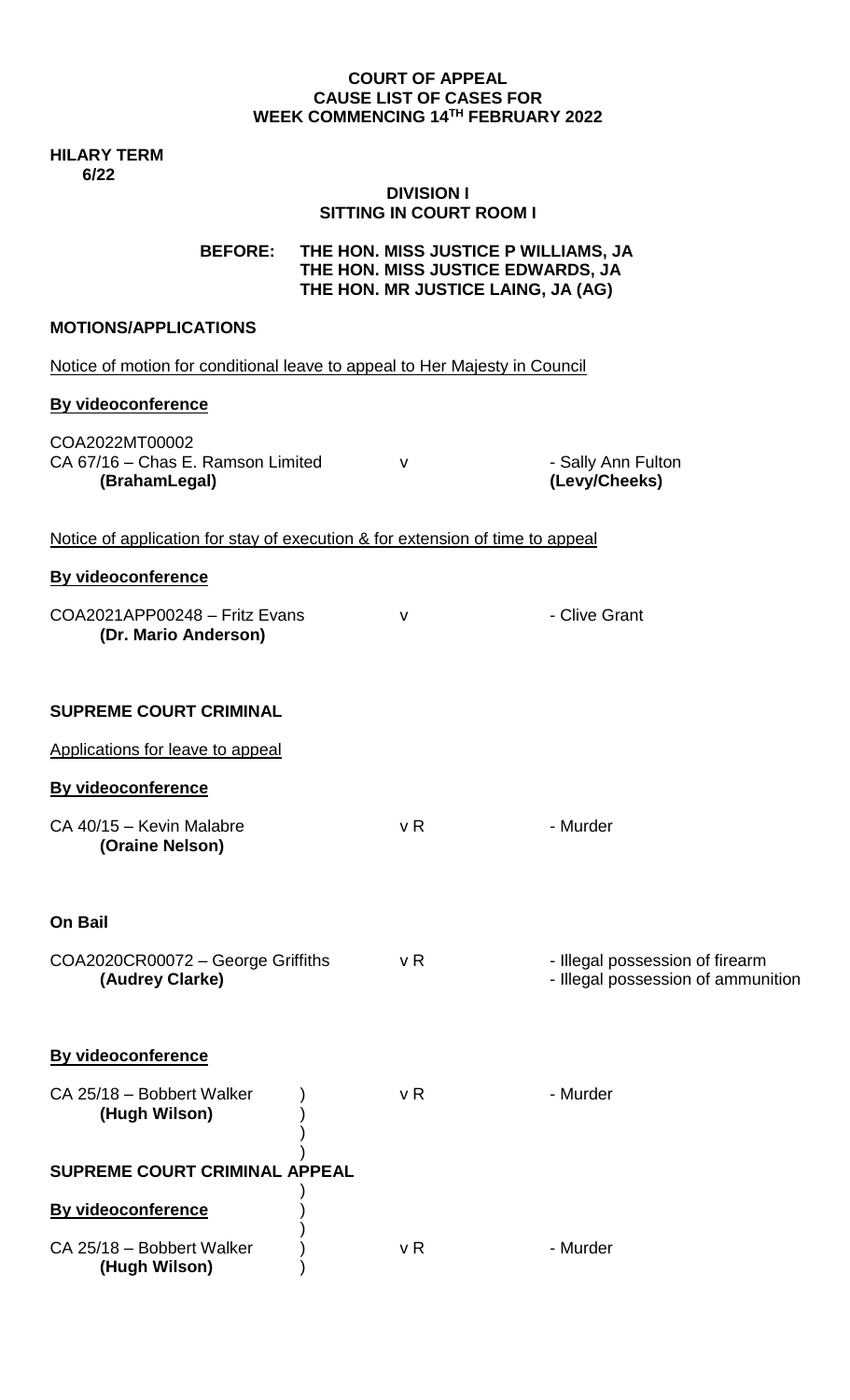### **SUPREME COURT CRIMINAL**

| Application for leave to appeal                          |     |                                |
|----------------------------------------------------------|-----|--------------------------------|
| By videoconference                                       |     |                                |
| COA2019CR00057 - Mario McDonald<br>(Jacqueline Cummings) | v R | - Forcible Abduction<br>- Rape |
| <b>SUPREME COURT CRIMINAL APPEAL)</b>                    |     |                                |
| COA2019CR00057 - Mario McDonald<br>(Jacqueline Cummings) | v R | - Forcible Abduction<br>- Rape |

# **CHAMBERS**

**BEFORE THE HONOURABLE MISS JUSTICE P WILLIAMS, JA ON TUESDAY 15TH FEBRUARY 2022.**

**Case management conferences**

#### **2:00 PM – by teleconference**

|                                     | (Chen, Green & Co.) |
|-------------------------------------|---------------------|
| (Nigel Jones & Co)                  | - Sylvan Reid       |
| COA2019CV00119 - CVM Television Ltd | - Michael Troupe    |

COA2020CV00005 - Television Jamaica Ltd v - Michael Troupe **(Henlin Gibson Henlin)** - Sylvan Reid

**(Chen, Green & Co.)** 

#### **Case management conference**

### **2:15 PM – By teleconference**

COA2021CV00058 – Andria Marie Brown v v v · Kent Ignatius Brown **(Brown & Shaw) Contract Contract Contract Contract Contract Contract Contract Contract Contract Contract Contract Contract Contract Contract Contract Contract Contract Contract Contract Contract Contract Contract Contra** 

**(Chambers, Bunny & Steer)**

# **THE HONOURABLE MR JUSTICE LAING, JA (AG) ON TUESDAY 15TH FEBRUARY 2022.**

# **Amended notice of application for stay of execution of judgment**

# **2:00 PM – by teleconference**

| (Ruel Woolcock & Co.)               | (Kinghorn & Kinghorn) |
|-------------------------------------|-----------------------|
| COA2021CV00109 - Milton Hugh Taylor | - Winston Thompson    |
| COA2021APP00238                     |                       |